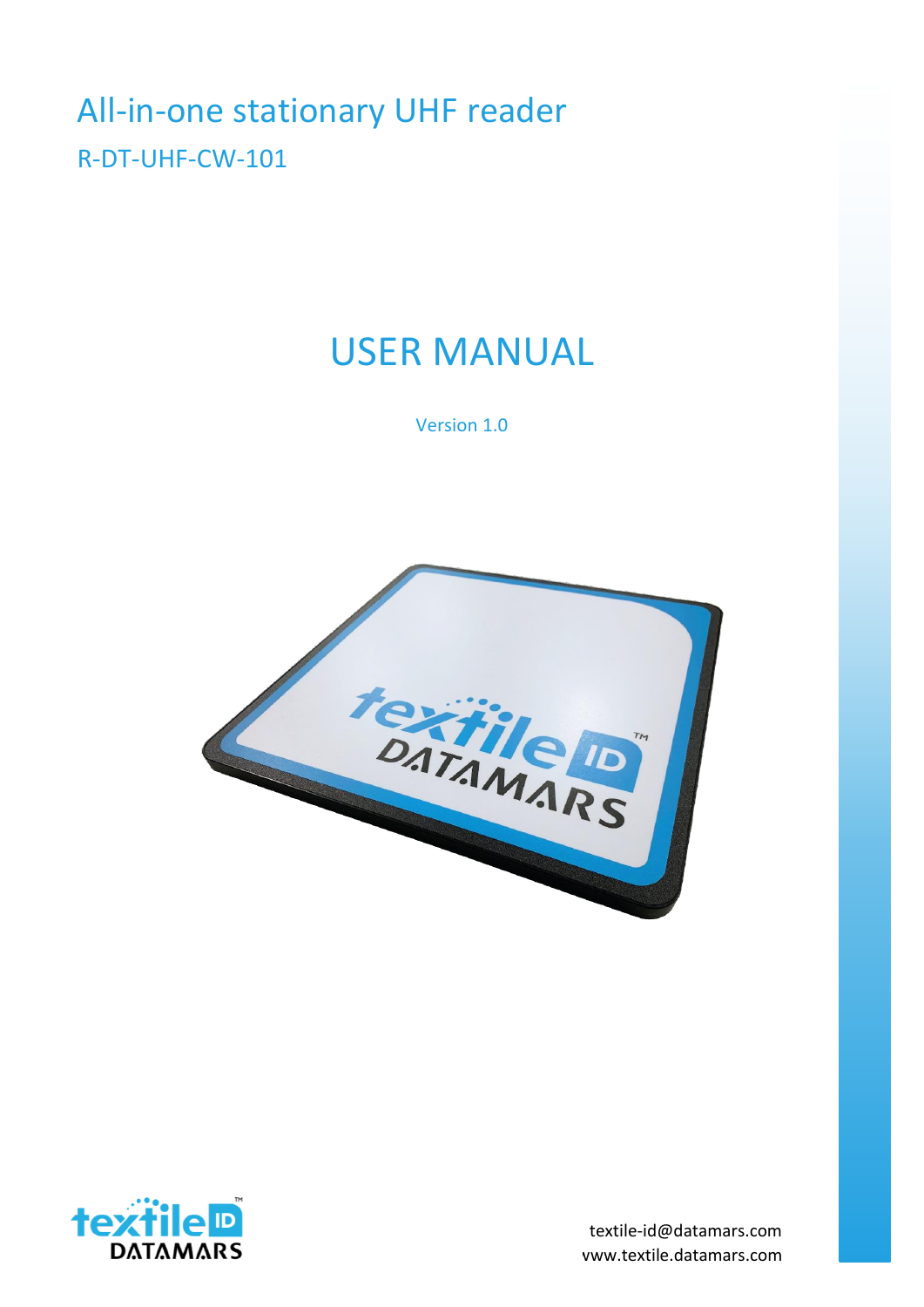

# Table of contents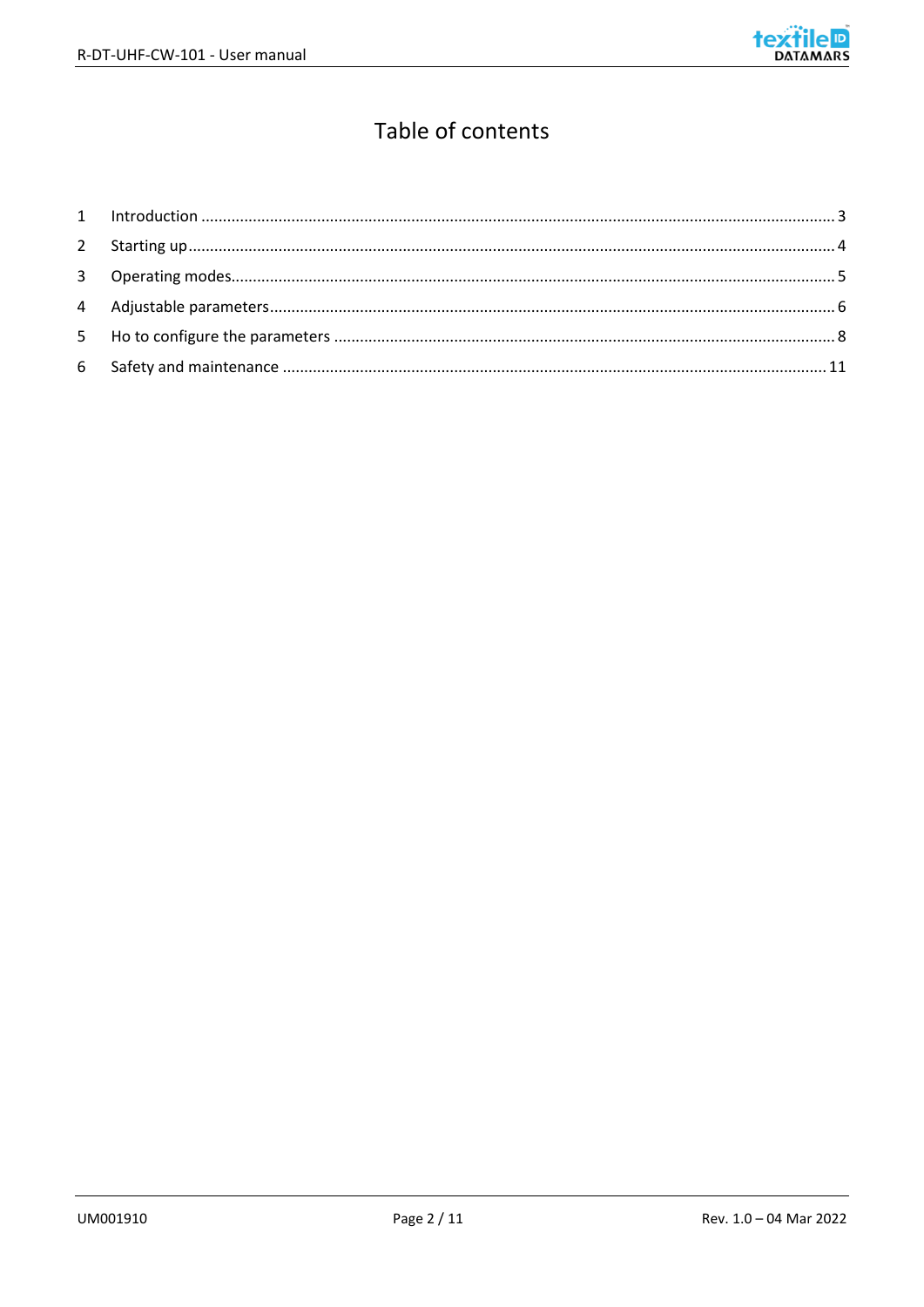

## <span id="page-2-0"></span>1 Introduction

The R-DT-UHF-CW-101 is an all-in-one stationary reader that is ideal for light industrial usage.

Its integrated antenna makes it a cost-efficient solution to create redundant reading points in the laundry in order, for example, to handle lost textiles or to speed-up tag registration.

The reader communicates and is powered through its USB port which makes it particularly easy to install and configure. It can be configured to send data to the terminal in keyboard wedge or serial mode (COM port) and thanks to several configurable parameters, it is possible to customize the output data string i.e., by cutting the EPC length or adding a prefix to the EPC code as well as being able to set filters on the readings, etc to fit your needs.

After the first setup (if needed), the reader is a plug and play reader that can be moved anywhere and connected to any computer to be able to use it to scan your textiles.

This guide is intended to describe how to modify the available parameters to better adapt the operation of the reader to your needs/requirements.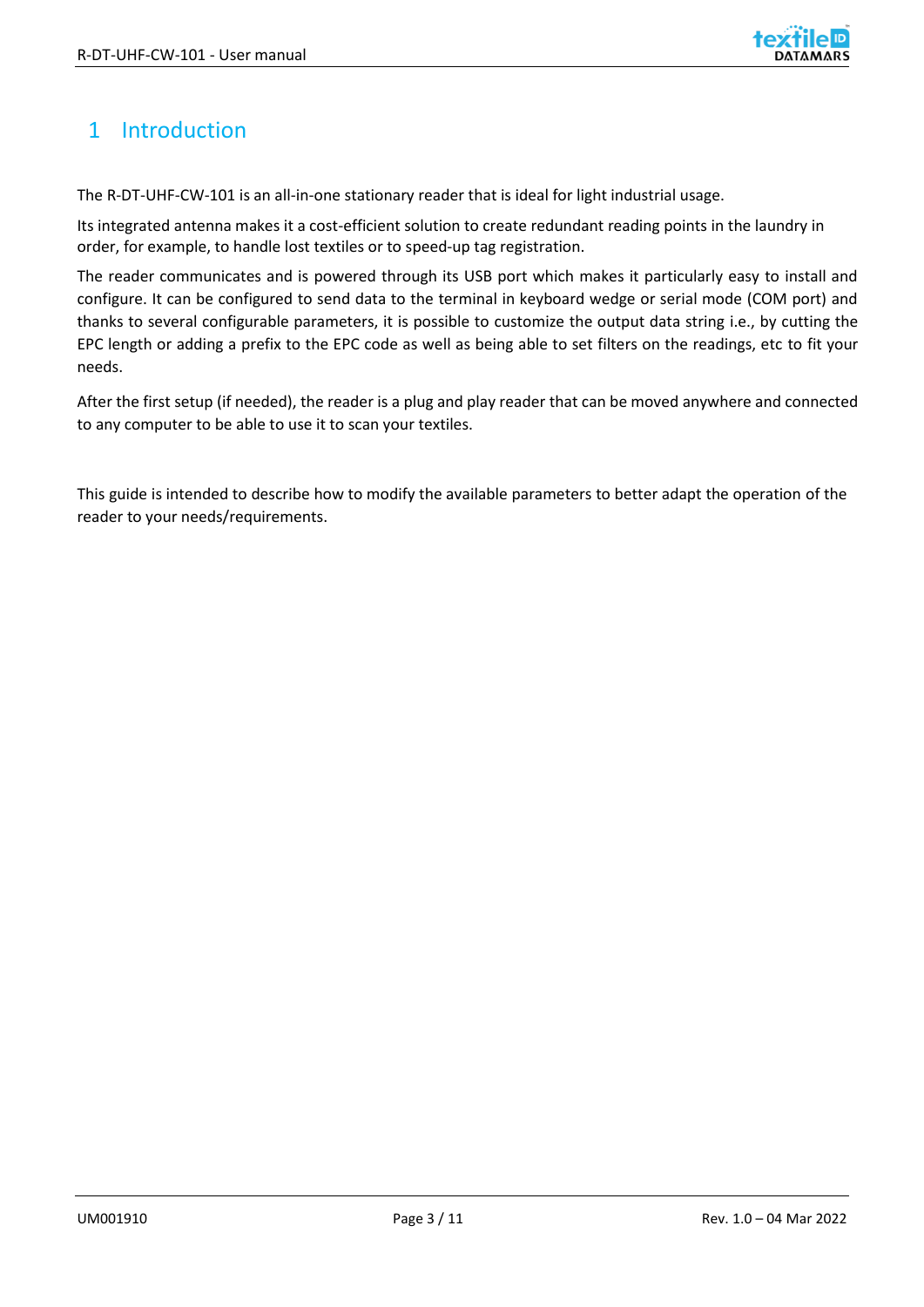

# <span id="page-3-0"></span>2 Starting up

As already mentioned, the R-DT-USB-CW-101 is a plug and play reader that can be moved anywhere and connected to any computer to be able to use it to scan textiles.

To prepare it, follow the below steps:

- 1. Remove the reader from the box;
- 2. Take the USB cable;
- 3. Connect the USB cable to the reader;
- 4. Place the metal plate to secure the cable;



5. Fix the metal plate with the two screws.



6. Place the reader on a non-metallic desk/table and if needed secure it using the mounting brackets included into the box.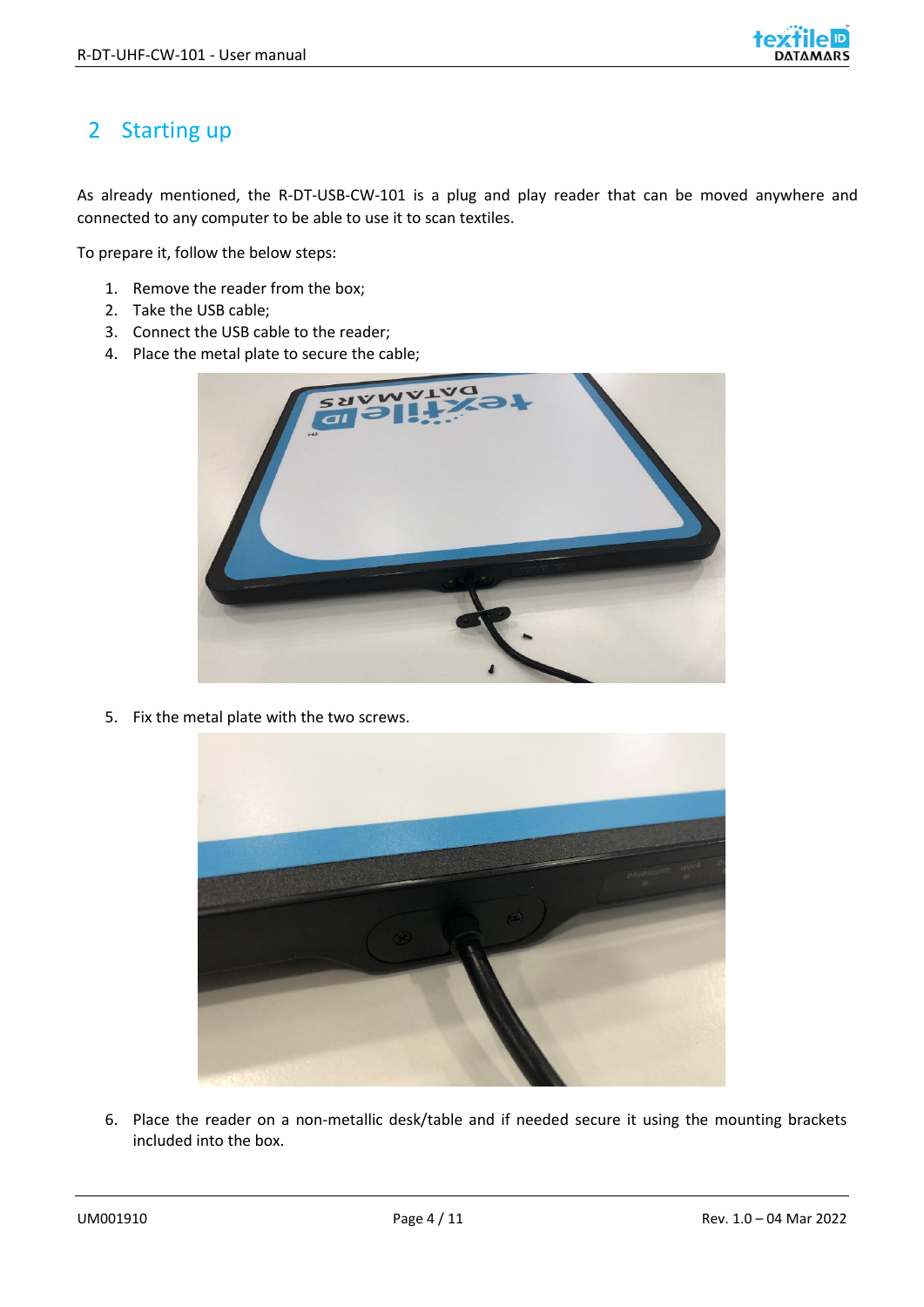

# <span id="page-4-0"></span>3 Operating modes

The R-DT-UHF-CW-101 reader can be used in two different configurations:

- 1. HID keyboard wedge
	- a. HID through USB cable (operating mode 1)
	- b. HID through BT connection (operating mode 3)
- 2. Serial communication through USB cable (operating mode 4)

The reader by default is supplied with the Firmware for HID keyboard wedge communication and is configured in HID keyboard wedge through USB cable, but the operating mode can quickly be changed. If you need to change the operating mode, please email to support-tid@datamars.com.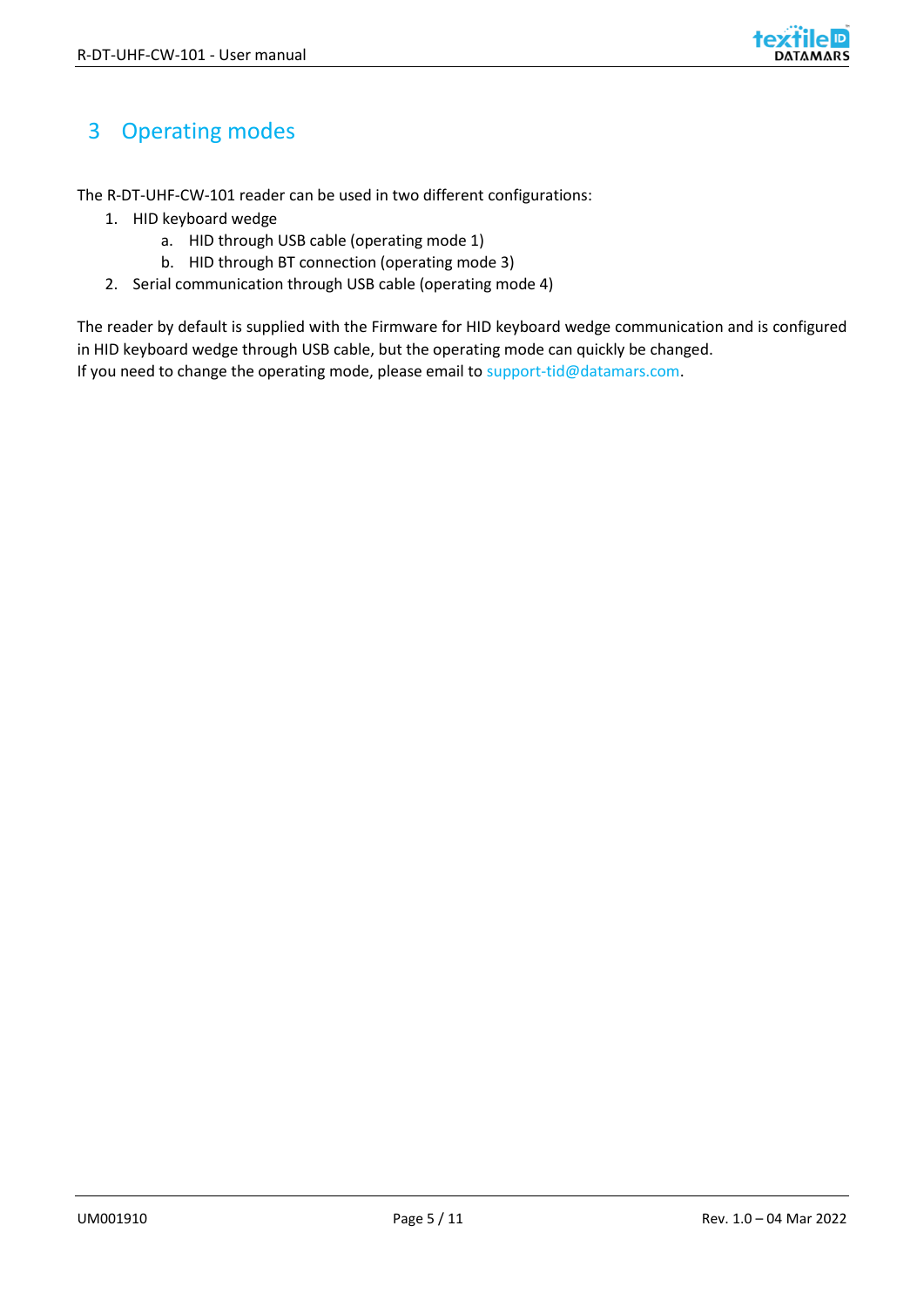# <span id="page-5-0"></span>4 Adjustable parameters

The adjustable parameters are the following:

#### Glossary:

| Parameter     | Specification                          |                                               | Default value                          |  |  |  |
|---------------|----------------------------------------|-----------------------------------------------|----------------------------------------|--|--|--|
| Mode          | <b>Operating Mode</b>                  |                                               | 1 (USB HID)                            |  |  |  |
| Power         | <b>Tx Power</b>                        |                                               | 26 dB                                  |  |  |  |
| <b>Buzzer</b> | Acoustic signal                        |                                               | 1 (Enabled)                            |  |  |  |
| PC            |                                        | Protocol Control – indicates how many bits of | 0 (Disabled)                           |  |  |  |
|               | EPC are sent back to the reader        |                                               |                                        |  |  |  |
| <b>RSSI</b>   | Received Signal Strength Indicator     |                                               | 0 (Disabled)                           |  |  |  |
| Pointer       | Starting point for EPC                 |                                               | 0                                      |  |  |  |
| Length        | <b>EPC Length</b>                      |                                               | 0                                      |  |  |  |
| Filter        | <b>EPC filter</b>                      |                                               | 1 (Enabled)                            |  |  |  |
| Timeout       | Timing for the filter                  |                                               | 5000 ms                                |  |  |  |
| Frequency     | <b>Transmitting frequency</b>          |                                               | 0 (Uses default frequencies defined by |  |  |  |
|               |                                        |                                               | standards)                             |  |  |  |
| Area          | N/A                                    |                                               | N/A                                    |  |  |  |
| New_line      | New line characters                    | $LF = Line Feed$                              | $2$ (LF+CR)                            |  |  |  |
|               |                                        | $CR = Carriage Return$                        |                                        |  |  |  |
| Prefix        | String before the EPC                  |                                               | - (Not defined)                        |  |  |  |
| Suffix        | String after the EPC                   |                                               | - (Not defined)                        |  |  |  |
| Output_speed  | N/A                                    |                                               | N/A                                    |  |  |  |
| EPC format    | EPC output format for BT communication |                                               | 1 (Uppercase)                          |  |  |  |

- 1. Mode: allows to select the operating mode.
	- a. 1 = USB HID keyboard wedge
	- b. 2 = Not Available
	- c. 3 = BT HID keyboard wedge
	- d. 4 = serial communication (Virtual COM)

If using a reader with the firmware for HID keyboard wedge, only the operating mode 1 and 3 are available, if using a reader with the firmware for Serial communication, only the operating mode 4 is available.

- 2. Power: set the transmission power from 5 to 30dB.
- 3. Buzzer: enable or disable the buzzer.
- 4. PC: allows to include the PC into the data string.
- 5. RSSI: allows to include the RSSI value into the data string.
- 6. Pointer: when the EPC length is other than 0, allows to specify where the EPC string starts from.
- 7. Length: allows to specify the EPC length. The minimum granularity is two hexadecimal characters. i.e. if set to 1, the output string will be 2 hex characters.
- 8. Filter: allows to discard multiple readings of the same EPC.
- 9. Timeout: value for the the filter, specified in milliseconds.
- 10. Frequency: if needed, allows to define a single transmission frequency, specified in kHz.
- 11. Area: Not available.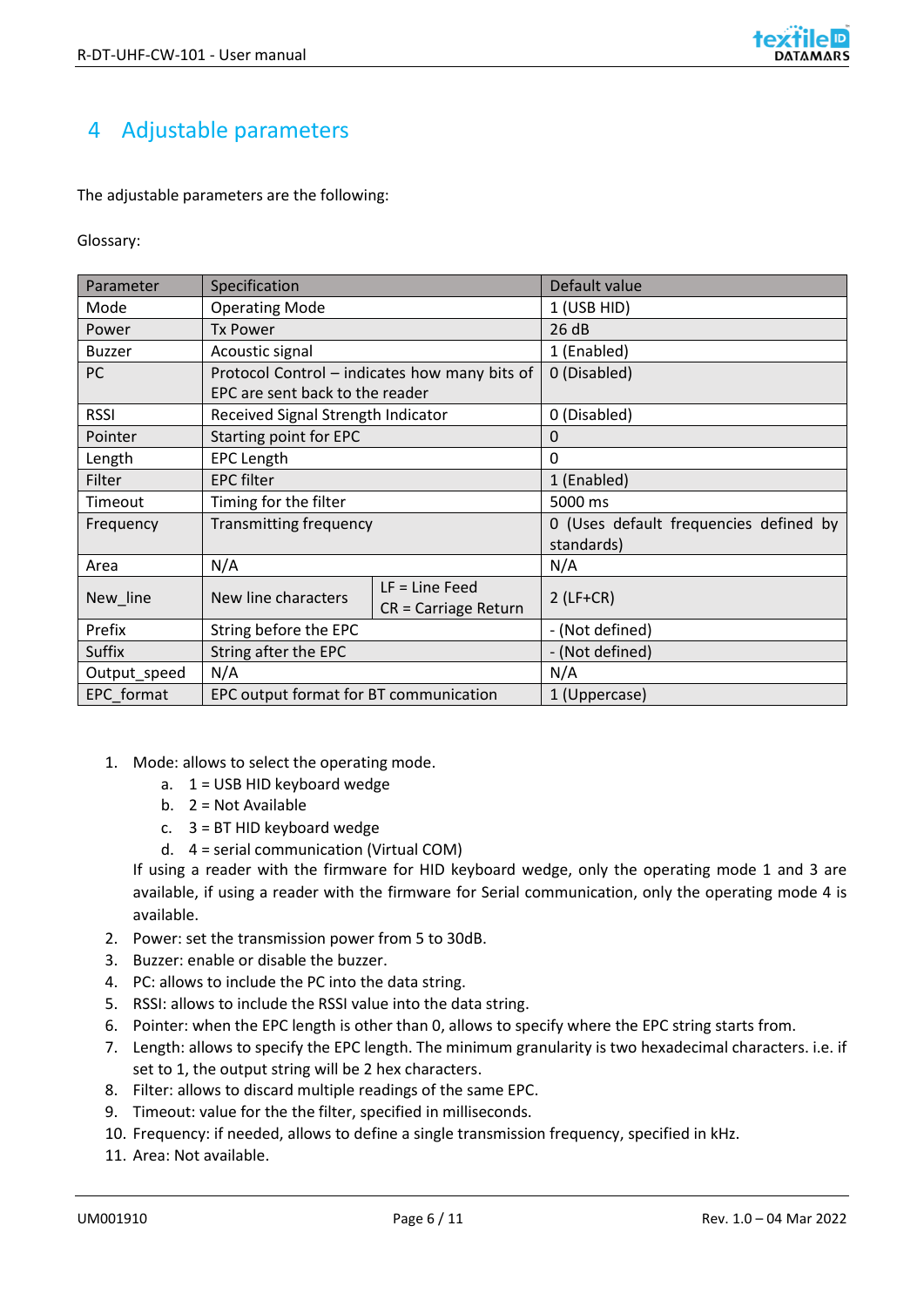

- 12. New\_line: allows to append a new line character to the output string
	- a.  $0 = \text{None}$
	- b.  $1 = LF$
	- c.  $1 = LF + CR$
- 13. Prefix: allows to specify a prefix for the tag data string.
- 14. Suffix: allows to specify a suffix for the tag data string.
- 15. Output\_speed: Not available.
- 16. EPC\_format: allows to specify the format of the output string for BT HID connection (lowercase or uppercase).

Examples:

| Length | Pointer | Prefix | Suffix | PC. | <b>RSSI</b> | Data String                         |
|--------|---------|--------|--------|-----|-------------|-------------------------------------|
| 0      |         |        |        |     |             | 300ED89F3350008CCD2CAC01            |
| 0      |         |        |        |     |             | "PCvalue"300ED89F3350008CCD2CAC01   |
| 0      | 0       |        |        | 0   |             | 300ED89F3350008CCD2CAC01"RSSIvalue" |
| 0      | 0       | Prefix |        | 0   |             | "Prefix"300ED89F3350008CCD2CAC01    |
| 0      |         |        | Suffix | 0   |             | 300ED89F3350008CCD2CAC01"Suffix"    |
| 5      | ი       |        |        | ი   |             | 300ED89F33                          |
| 10     | ი       |        |        | 0   |             | 300ED89F3350008CCD2C                |
| 0      | 5       |        |        | ი   |             | 50008CCD2CAC01                      |
| 5      | 5       |        |        | ი   |             | 50008CCD2C                          |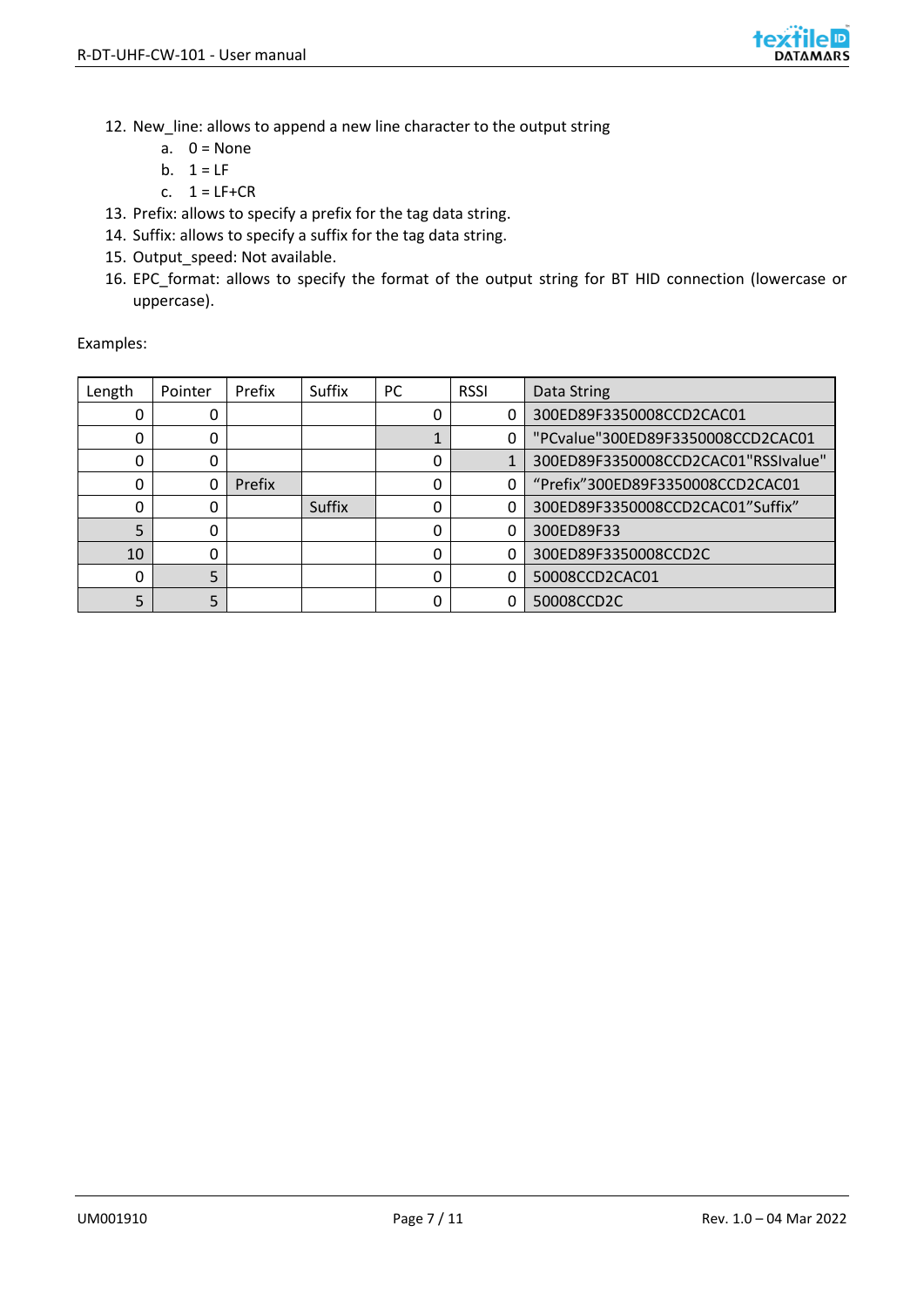## <span id="page-7-0"></span>5 Ho to configure the parameters

To adjust the desired parameters, follow the below example made with the "buzzer" parameter:

- 1. Unzip the "R-DT-UHF-CW-101-ConfigTool" folder on your desktop;
- 2. Keep all the documents inside the same folder;
- 3. Launch the "UHFapp.exe";
- 4. In the top left corner select "USB" and click on "open";

| $\overline{u}$ UHF(1.3.4) - [ReadEPC] |                                                                        |             |                               |                                       |      |       | $\qquad \qquad \blacksquare$ | о | ×            |
|---------------------------------------|------------------------------------------------------------------------|-------------|-------------------------------|---------------------------------------|------|-------|------------------------------|---|--------------|
| ReadEPC ReadWriteTag Configuration    | Kill-Lock UHF Info Temperature UDP-ReceiveEPC UHF Upgrade User Setting |             |                               |                                       |      |       |                              |   | $   \times$  |
| Mode USB<br>Close                     |                                                                        |             | 语言 English                    | $\overline{\phantom{a}}$              |      |       |                              |   |              |
| <b>Foulter</b><br>Data:               |                                                                        | Ptr: 32     | $_{\text{(bit)}}$ ngth: $ 0 $ | bank<br>(bit) O EPC O TID O User Save |      |       |                              |   | Set<br>reset |
| EPC                                   | TID                                                                    | <b>USER</b> |                               |                                       | Rssi | Count | ANT                          |   |              |

5. In case you're using the serial communication firmware, select "SerialPort" and chose the right COM port, then click on "open";

| $p = UHH(1.3.4) - [ReadEPC]$                                                                              |                            | -                                                   | X                  |
|-----------------------------------------------------------------------------------------------------------|----------------------------|-----------------------------------------------------|--------------------|
| ReadEPC ReadWriteTag Configuration Kill-Lock UHF Info Temperature UDP-ReceiveEPC UHF Upgrade User Setting |                            |                                                     | $ \theta$ $\times$ |
| Mode SerialPort<br>COM COM8<br>Open<br>l.                                                                 |                            | 语言 English<br>$\mathbf{r}$                          |                    |
| Filter                                                                                                    |                            | bank                                                |                    |
| Data:                                                                                                     | $\mathcal{L}_{\mathbf{r}}$ | Ptr: 32 (bit) ngth: 0 (bit) O EPC O TID O User Save | Set                |
|                                                                                                           |                            |                                                     | reset              |
|                                                                                                           |                            |                                                     |                    |
| EPC                                                                                                       | TID<br><b>USER</b>         | ANT<br>Rssi<br>Count                                |                    |
|                                                                                                           |                            |                                                     |                    |

#### 6. Click on "User Settings";

|                 | <b>DE UHF(1.3.4) - [ReadEPC]</b> |       |                                                                                   |  |     |                                                                                                           |             |            |         |      |       | -   | о | X                  |
|-----------------|----------------------------------|-------|-----------------------------------------------------------------------------------|--|-----|-----------------------------------------------------------------------------------------------------------|-------------|------------|---------|------|-------|-----|---|--------------------|
|                 |                                  |       |                                                                                   |  |     | ReadEPC ReadWriteTag Configuration Kill-Lock UHF Info Temperature UDP-ReceiveEPC UHF Upgrade User Setting |             |            |         |      |       |     |   | $ \theta$ $\times$ |
| Mode USB        | <b>A</b>                         | Close |                                                                                   |  |     |                                                                                                           |             | 语言 English | $\cdot$ |      |       |     |   |                    |
| Filter          |                                  |       |                                                                                   |  |     |                                                                                                           |             |            | bank    |      |       |     |   |                    |
| Data:           |                                  |       |                                                                                   |  |     |                                                                                                           |             |            |         |      |       |     |   | Set                |
|                 |                                  |       | Ptr: $32$ (bit) ngth: 0<br>(bit) $\odot$ EPC $\odot$ TID $\odot$ User $\Box$ Save |  |     |                                                                                                           |             |            | reset   |      |       |     |   |                    |
|                 |                                  |       |                                                                                   |  |     |                                                                                                           |             |            |         |      |       |     |   |                    |
| $\parallel$ EPC |                                  |       |                                                                                   |  | TID |                                                                                                           | <b>USER</b> |            |         | Rssi | Count | ANT |   |                    |

#### 7. A new window wit the parameters will pop up. Double click on the parameter you want to adjust;

| <b>R5Form</b> |              |       | л<br><b>X</b>                                                                                                         |
|---------------|--------------|-------|-----------------------------------------------------------------------------------------------------------------------|
| Id            | Name         | Value | Specification                                                                                                         |
|               | mode         |       | Select the operating mode. 0:Command mode: 1:USB HID keyboard: 2:BT hid keyboard in single-time mode: 3:BT HID: 4:Vir |
|               | power        | 26    | Select the TX power of the antenna. Minimum 5dB, Maximum 30dB                                                         |
| 3             | buzzer       |       | Enable or disable the buzzer. 0:0ff: 1:0n                                                                             |
|               | pc.          | 0     | Allows to include the PC into the tag data string. 0:Disabled: 1:Enabled                                              |
|               | rssi         |       | Allows to include the RSSI value into the tag data string. 0:Disabled: 1:Enabled                                      |
| 6             | pointer      |       | When the EPC length is other than 0, allows to specify where the EPC string starts from.                              |
|               | length       | 0.    | The minimum granularity is two hexadecimal characters, i.e. if set to 1, the output string will be 2 hex characters.  |
| 8             | filter       |       | Allows to discard multiple readings of the same EPC. 0:Disabled: 1:Enabled                                            |
| 9             | timeout      | 5000  | Value for the lock code, specified in milliseconds. 0:Infinite                                                        |
| 10            | frequency    | 0.    | Value in KHz between 860000 and 960000. O:Default value                                                               |
| 11            | area         | 4     | Valid only if Static frequency is set to 0. 1:China1; 2:China2; 4:Europe; 8:USA; 22:Korea; 50:Japan                   |
| 12            | new line     | 2     | Allows to append a new line character to the output string. 0:None: 1:LF (available with mode 4 only); 2:LF+CR        |
| 13            | prefix       |       | Maximum 15 characters including spacing. The string is placed at the beginning of the output string.                  |
| 14            | suffix       |       | Maximum 15 characters including spacing. The string is placed at the end of the output string.                        |
| 15            | output speed | 0     | Select output seed, 0:normal: 1:fast, Only the windows operating systems are supported                                |
| 16            | epc format   |       | Keyboard out format of epc characters, 0. hex string by small: 1. hex string by big: 2. ascii code                    |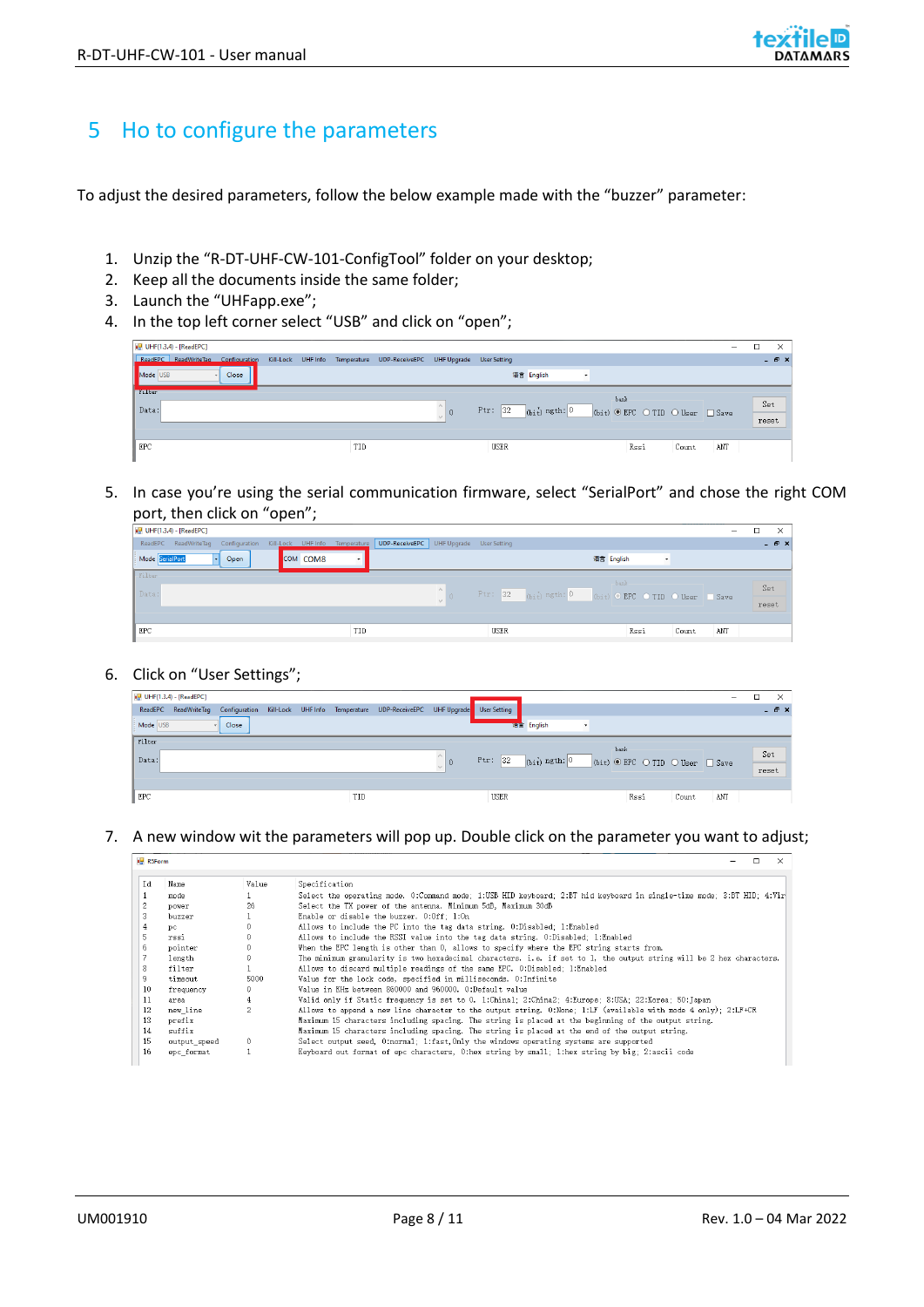8. Type the new value and then confirm with "Set";

| R5ModifyParametersForm |                |                                           |  | ×  |
|------------------------|----------------|-------------------------------------------|--|----|
| Name:                  | buzzer         |                                           |  |    |
| Value:                 | $\overline{0}$ |                                           |  |    |
|                        |                | Enable or disable the buzzer. 0:Off; 1:On |  |    |
|                        |                | Set                                       |  | a, |

9. Check that the value has been stored and then confirm by clicking on "Set";

| ■ R5Form       |              |              | $\Box$<br>$\times$                                                                                                    |
|----------------|--------------|--------------|-----------------------------------------------------------------------------------------------------------------------|
| Id             | Name         | Value        | Specification                                                                                                         |
| $\mathbf{1}$   | mode         | $\mathbf{1}$ | Select the operating mode. 0:Command mode: 1:USB HID keyboard: 2:BT hid keyboard in single-time mode: 3:BT HID: 4:Vir |
| $\Omega$       | nower        | 26           | Select the TX power of the antenna. Minimum 5dB, Maximum 30dB                                                         |
| $\vert$ 3      | buzzer       | $\mathbf{0}$ | Enable or disable the buzzer. 0:0ff: 1:0n                                                                             |
|                | pe           | U            | Allows to include the PC into the tag data string, 0:Disabled: 1:Enabled                                              |
| 5              | rssi         | 0            | Allows to include the RSSI value into the tag data string. 0:Disabled: 1:Enabled                                      |
| 6              | pointer      | 0            | When the EPC length is other than 0, allows to specify where the EPC string starts from.                              |
| $\overline{7}$ | length       | 0.           | The minimum granularity is two hexadecimal characters, i.e. if set to 1, the output string will be 2 hex characters.  |
| 8              | filter       | $\mathbf{1}$ | Allows to discard multiple readings of the same EPC. 0:Disabled: 1:Enabled                                            |
| 9              | timeout      | 5000         | Value for the lock code, specified in milliseconds. 0: Infinite                                                       |
| 10             | frequency    | 0            | Value in KHz between 860000 and 960000. 0:Default value                                                               |
| 11             | area         | 4            | Valid only if Static frequency is set to 0. 1:Chinal; 2:China2; 4:Europe; 8:USA; 22:Korea; 50:Japan                   |
| 12             | new line     | 2            | Allows to append a new line character to the output string. 0.None: 1:LF (available with mode 4 only): 2:LF+CR        |
| 13             | prefix       |              | Maximum 15 characters including spacing. The string is placed at the beginning of the output string.                  |
| 14             | suffix       |              | Maximum 15 characters including spacing. The string is placed at the end of the output string.                        |
| 15             | output speed | $\theta$     | Select output seed. 0:normal: 1:fast. Only the windows operating systems are supported                                |
| 16             | epc format   | $\mathbf{1}$ | Keyboard out format of epc characters, 0:hex string by small: 1:hex string by big: 2:ascii code                       |
|                |              |              |                                                                                                                       |
| $\langle$      |              |              |                                                                                                                       |
|                |              |              | Set                                                                                                                   |

#### 10. Confirm again by clicking on "OK" and close the window;

| Ιd | Name         | Value    | Specification                                                                                                                                                                                                                                                                                                |
|----|--------------|----------|--------------------------------------------------------------------------------------------------------------------------------------------------------------------------------------------------------------------------------------------------------------------------------------------------------------|
|    | mode         |          | Select the operating mode. 0:Command mode: 1:USB HID keyboard: 2:BT hid keyboard in single-time mode: 3:BT HID: 4:Vir                                                                                                                                                                                        |
|    | power        | 26       | Select the TX power of the antenna. Minimum 5dB, Maximum 30dB                                                                                                                                                                                                                                                |
| 3  | buzzer       |          | Enable or disable the buzzer. 0:0ff; 1:0n                                                                                                                                                                                                                                                                    |
|    | DC.          | $\theta$ | Allows to include the PC into the tag data string. 0:Disabled: 1:Enabled                                                                                                                                                                                                                                     |
|    | rssi         | $\theta$ | Allows to include the RSSI value into the tag data string. 0:Disabled; 1:Enabled                                                                                                                                                                                                                             |
| ĥ  | pointer      | $\theta$ | When the EPC length is other than 0, allows to<br>the EPC string starts from<br>$\checkmark$                                                                                                                                                                                                                 |
|    | length       | $\theta$ | The minimum granularity is two hexadecimal chi<br>if set to 1, the output string will be 2 hex characters.                                                                                                                                                                                                   |
| 8  | filter       |          | Allows to discard multiple readings of the sai<br>led: 1:Enabled                                                                                                                                                                                                                                             |
|    | timeout      | 5000     | success<br>Value for the lock code, specified in millise-<br>lt.e                                                                                                                                                                                                                                            |
| 10 | frequency    | $\theta$ | Value in KHz between 860000 and 960000. 0:Defi                                                                                                                                                                                                                                                               |
| 11 | area         | 4        | AZ: 4:Europe; 8:USA; 22:Korea; 50:Japan<br>Valid only if Static frequency is set to 0. 1<br>$\overline{\phantom{a}}$ ok                                                                                                                                                                                      |
| 12 | new line     | 2        | Allows to append a new line character to the $\frac{1}{2}$ , $\frac{1}{2}$ , $\frac{1}{2}$ , $\frac{1}{2}$ , $\frac{1}{2}$ , $\frac{1}{2}$ , $\frac{1}{2}$ , $\frac{1}{2}$ , $\frac{1}{2}$ , $\frac{1}{2}$ , $\frac{1}{2}$ , $\frac{1}{2}$ , $\frac{1}{2}$ , $\frac{1}{2}$ , $\frac{1}{2}$ , $\frac{1}{2}$ , |
| 13 | prefix       |          | Maximum 15 characters including spacing. The string is placed at the beginning of the output string.                                                                                                                                                                                                         |
| 14 | suffix       |          | Maximum 15 characters including spacing. The string is placed at the end of the output string.                                                                                                                                                                                                               |
| 15 | output speed | $\Omega$ | Select output seed, 0:normal: 1:fast, Only the windows operating systems are supported                                                                                                                                                                                                                       |
| 16 | epc format   |          | Keyboard out format of epc characters, O:hex string by small: 1:hex string by big; 2:ascii code                                                                                                                                                                                                              |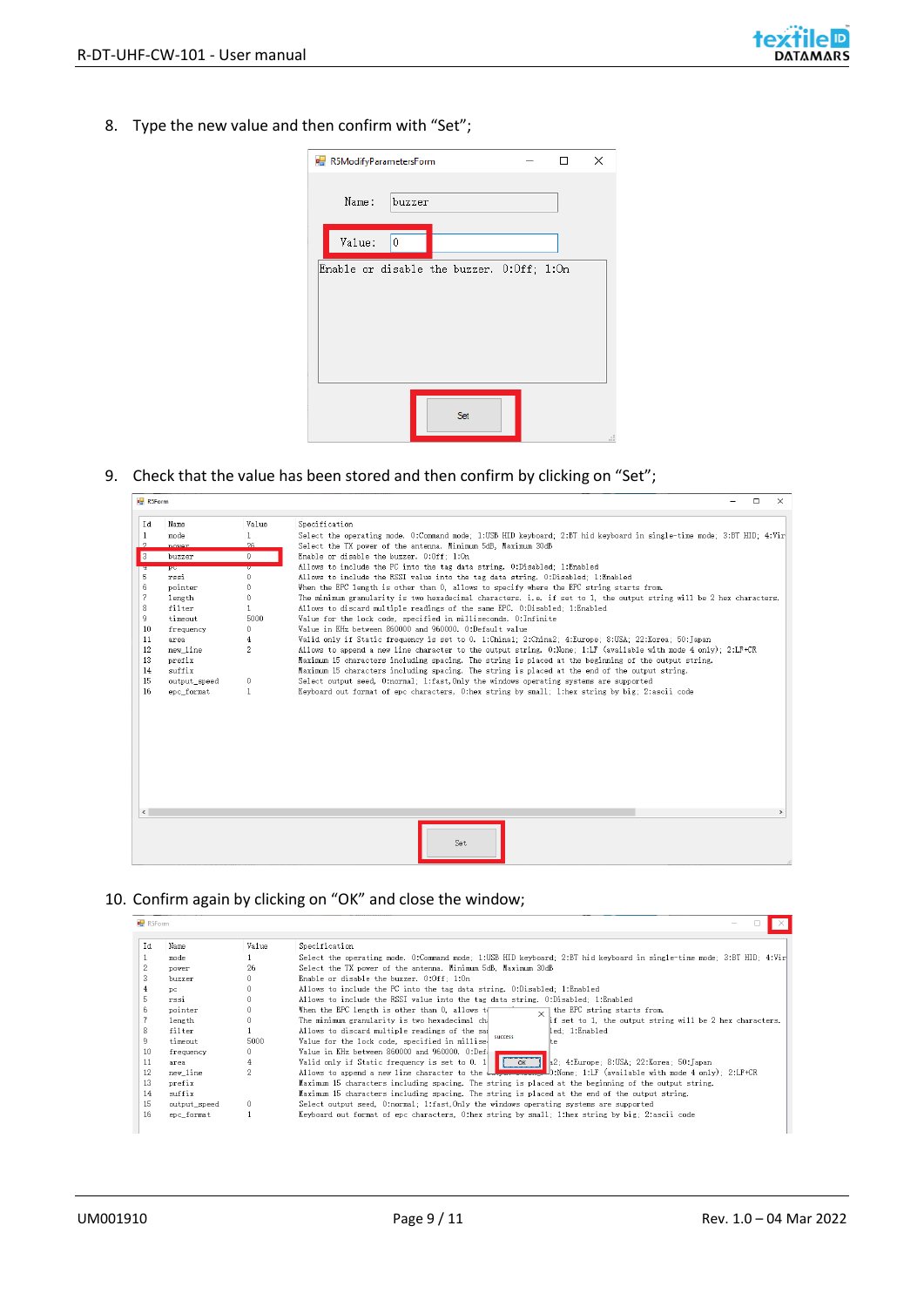11. Click on "Close" to close the connection with the reader and then close the "UHFapp".

| $\vert x \vert$<br>С |
|----------------------|
| $ \theta$ x          |
|                      |
|                      |
| Set                  |
| reset                |
|                      |
|                      |
|                      |
|                      |
|                      |
|                      |
|                      |
|                      |

- 12. Unplug the reader from the PC and re-plug it after 5-10 sec.
- 13. The new parameters have been applied and you can now use the reader.